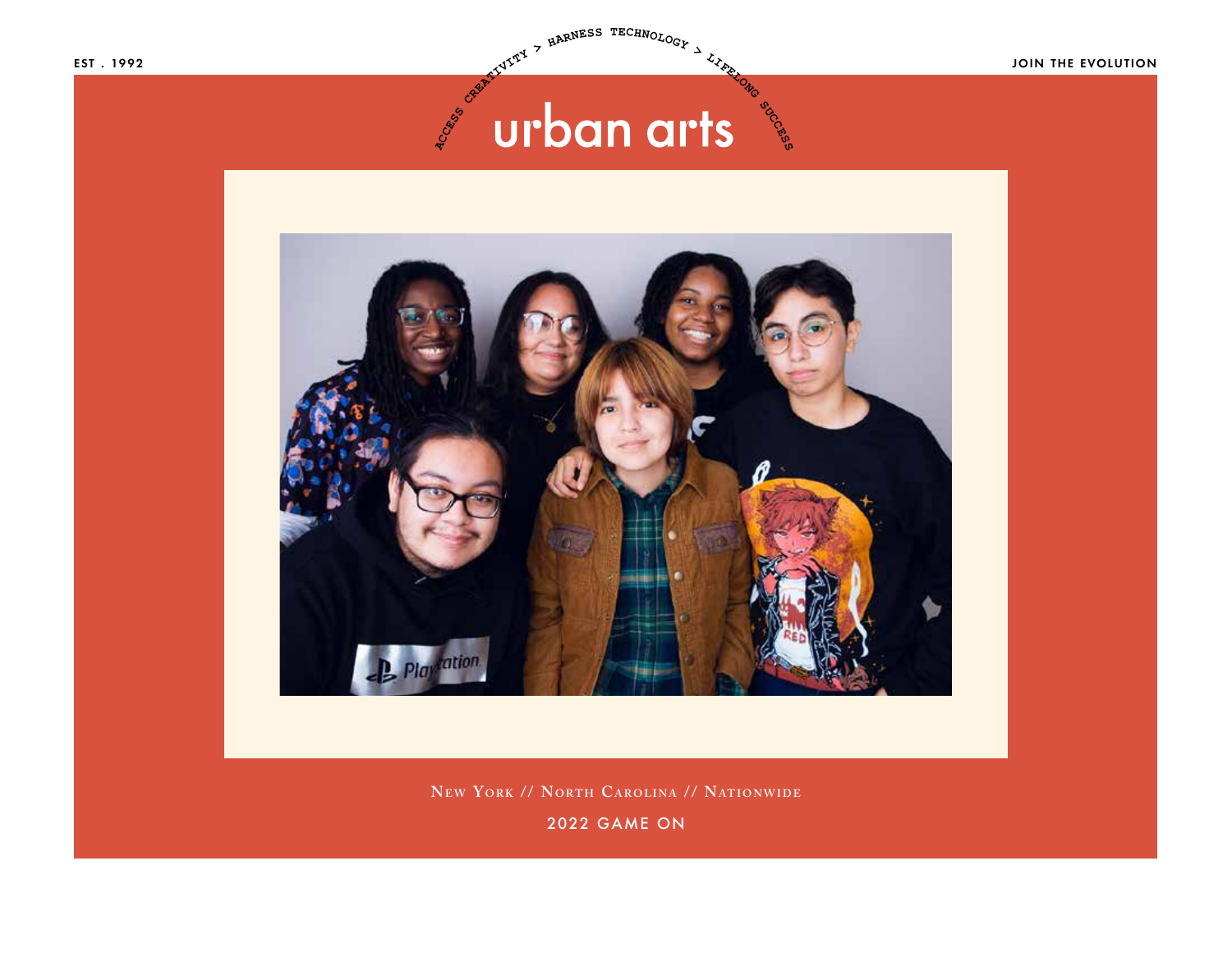"At Urban Arts, we are committed to helping Title 1 public school students explore their creativity and harness technology to defy the odds and define their future. We have an unprecedented opportunity to create pathways for our talented students to both flourish in their education and personal passions as well as creating a more diverse and equitable economy for lifelong success."

—Philip Courtney, CEO of Urban Arts



# **OUR MISSION**

Urban Arts and its School of Interactive Arts (SIA) inspire high school students from low-income communities to access their creativity and harness technology, generating lifelong success through personal growth, exceptional educations, and state-of-the-art careers.

Urban Arts

- operates in-school and after-school STEAM programs on location at Title 1 schools
- runs virtual cohorts for students on Discord
- pilots intensive summer camps at our Chelsea campus
- runs rigorous out-of-school time STEAM programs at our Chelsea campus
- trains teachers nationwide in developer softwares and innovative pedagogical practices
- designs curricula—and DOE research—in the computer sciences
- offers AP exam and SAT prep, financial aid and college prep,
- as well as internship and mentorship placements.

Urban Arts is 30 years old, and we've served over 250,000 students across 150 schools.

**Over** 250,000 lives changed.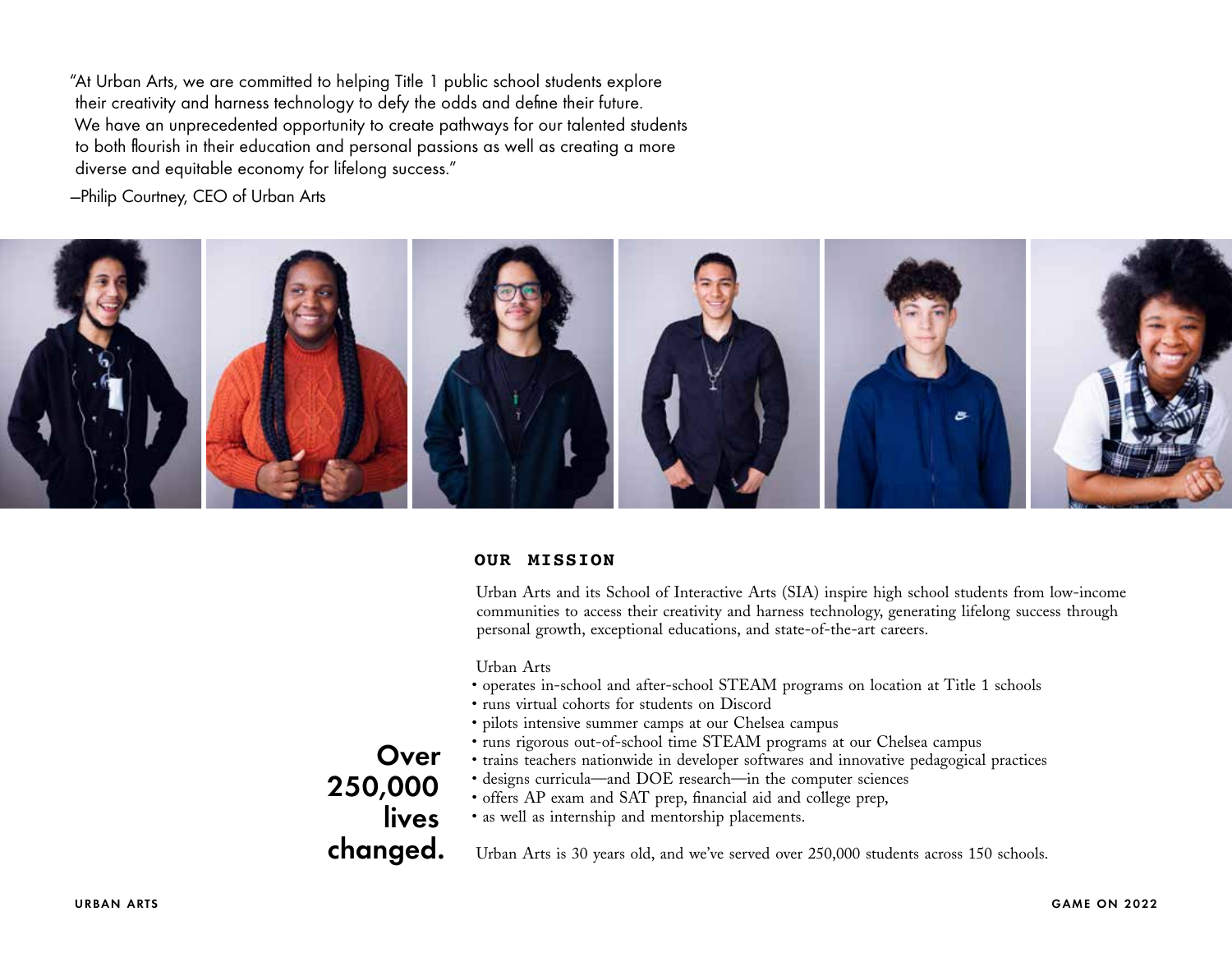#### **OUR STUDENTS**



% LOW-INCOME HOUSEHOLDS



% IDENTIFY AS FEMALE



% STUDENTS OF COLOR



% GENDER NON-CONFORMING



% CAPABLE. TALENTED. MOTIVATED.

# **RACIAL DIVERSITY IN TECH AND ENTERTAINMENT** 69% White **WHY WE DO IT**

14% Asian 8% Hispanic 7% Black

### **LEADERSHIP DIVERSITY IN TECH AND ENTERTAINMENT**



The gender gap in computing is getting worse. In 1995, 37% of computer scientists were women. Today, it's only 24%.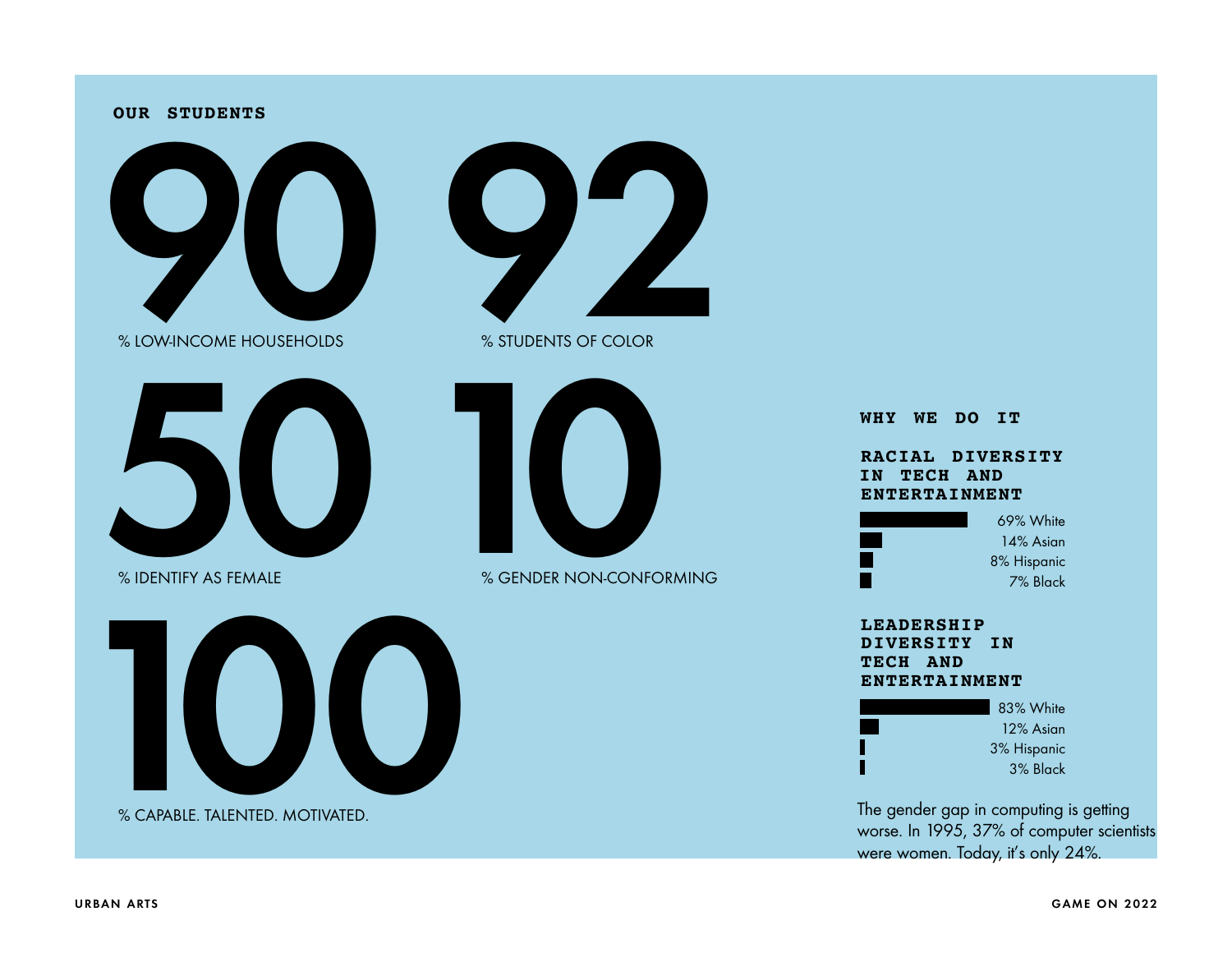"This is where the rubber meets the road when we talk diversity in tech. Our students are at the top of the upcoming generation of hires and our partners make sure they have a career home. Come join the evolution!"

—[Genevieve King](mailto:genevieve%40urbanarts.org?subject=HEY%20URBAN%20ARTS%21), Director of Philanthropy at Urban Arts



**GENEVA HEYWARD** SIA Alumnus, NYU Student, and Urban Arts Board Member since 2020

#### **We're impatient optimists.**

And we are full STEAM ahead.

In our 30th year, you'll see Urban Arts develop and assay *Game On,* a national curriculum for the Advanced Placement Computer Science Principles (AP CSP) course. In rural and urban Title I high schools in North Carolina and Brooklyn, this research is funded by a \$4 Million Education, Innovation, and Research (EIR) Grant from the U.S. Department of Education.

Discover Urban Arts center stage on AT&T's Achievery, a global platform to be used by educators, parents, and caregivers to engage K-12 students and make online learning more effective.

Urban Arts is also working with The City University of New York, the largest urban university system in the country, to establish *Gaming Pathways*. NYC's digital economy is critical to the city's tech and creative communities. We will design and pilot an undergraduate game design course that will provide more students accessible and affordable STEAM pathways, propelling new generations to high paying jobs as innovators, creative thinkers, and entrepreneurs.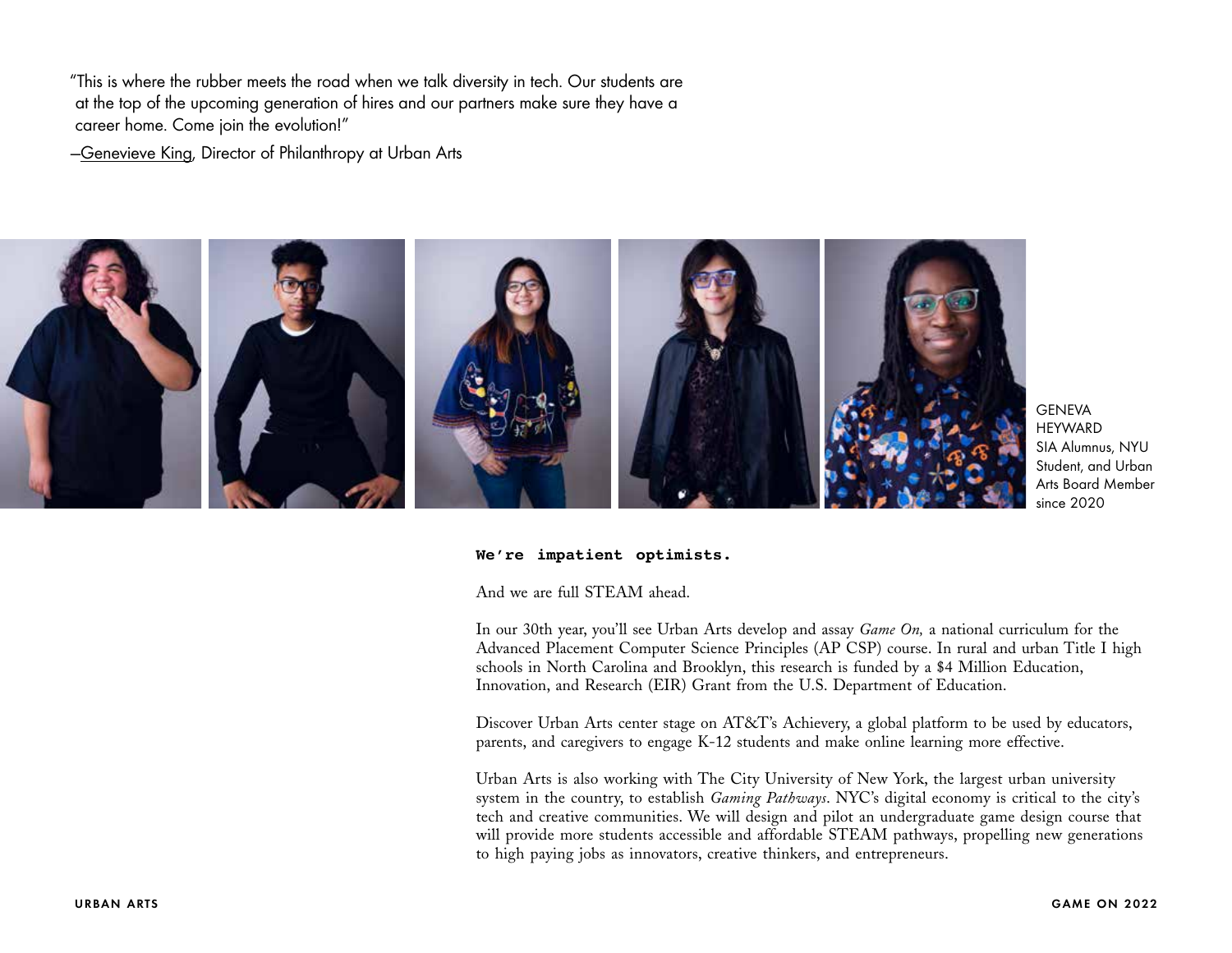#### **HOW WE DO IT**

#### HARD SKILLS

Coding and Computer Science Project Management Programming languages Digital Arts and Design

### **OUR IMPACT**

## WORKFORCE READINESS

AP Exam and SAT Prep Financial Aid and College Prep **Mentorships Internships** 

# SOFT SKILLS

Inrterpersonal growth Critical Thinking Collaboration, Leadership Self-efficacy



% ACHIEVE SIGNIFICANT GAINS— 200 POINTS OR MORE—ON THEIR SATS



% PASS THE AP COMP SCI PRINCIPLES EXAM (NATIONAL AVERAGE 70%, NEW YORK 40%)



% SIA STUDENTS MATRICULATE AT COLLEGE



SIA STUDENTS HAVE EARNED SCHOLARSHIPS TOTALING \$6 MILLION

# AND SCORED

2X (!) 2021 GENERATION GOOGLE SCHOLARSHIPS FOR WOMEN IN GAMING

We are a force multiplier.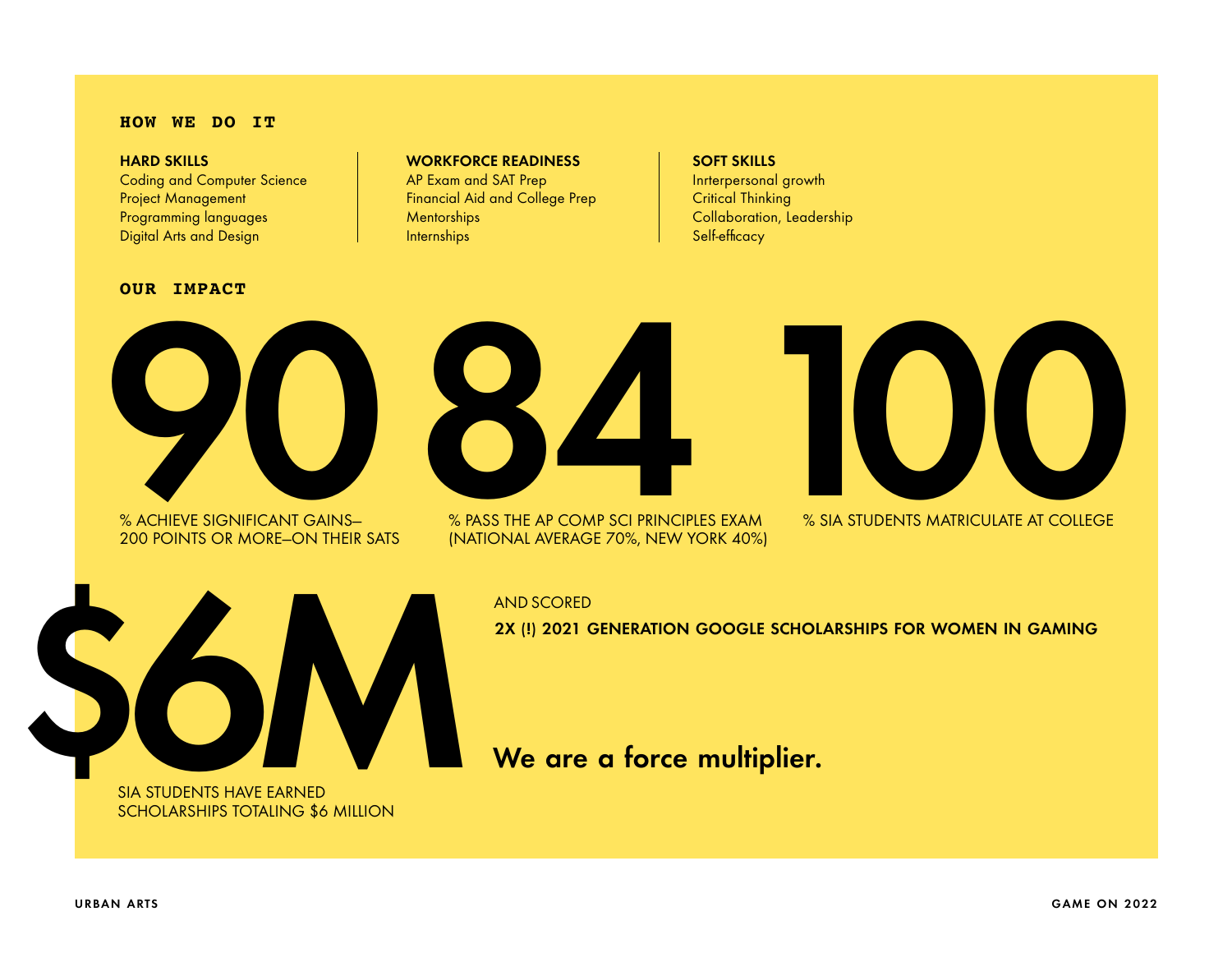